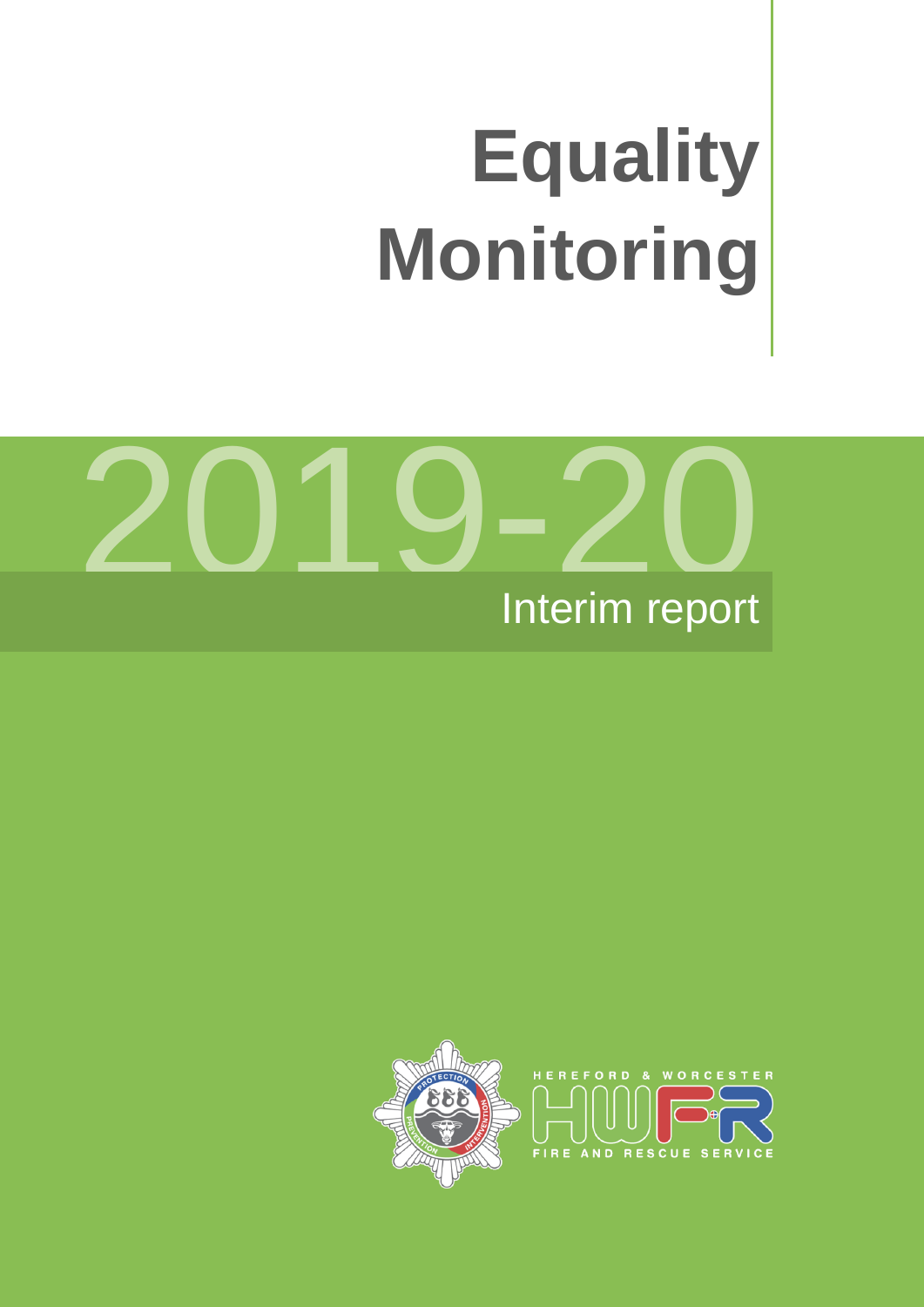# **Contents**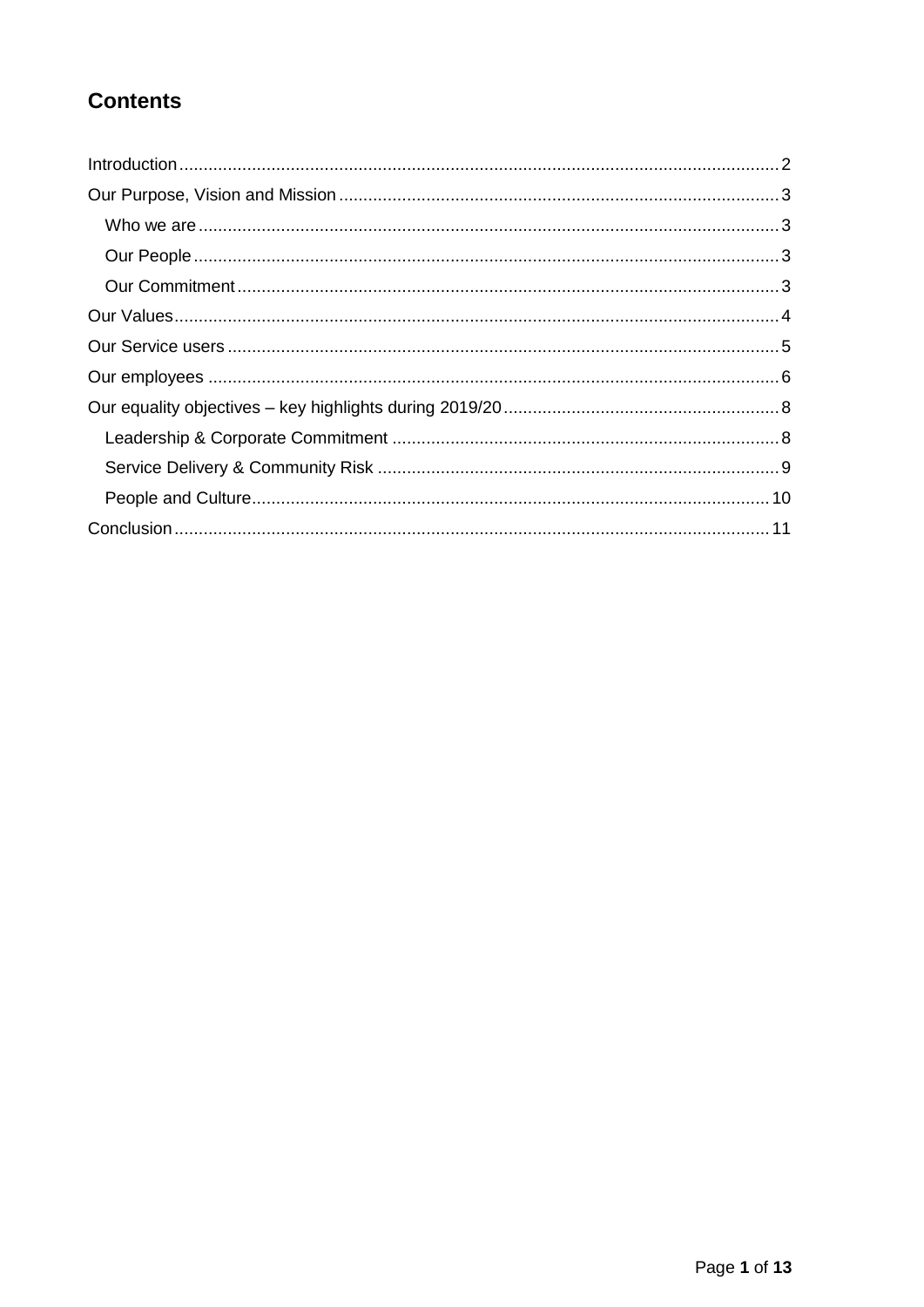## <span id="page-2-0"></span>**Introduction**

The Public Sector Equality Duty (PSED) of the Equality Act 2010 requires all public sector organisations like Hereford & Worcester Fire and Rescue Service (HWFRS) to publish equality information at least on an annual basis. We usually publish our data by 31 October with a separate Gender Pay Gap report being published the following Spring.

In order to align the collection and reporting of the organisation's equality data, we are incorporating our Gender Pay Gap reporting and equality monitoring information within an annual equality report. This will create a more holistic picture of our data and enable us to analyse, explain and consult on our data prior to publication as well as focus our actions for the year ahead. Therefore for 2020, we are publishing an interim report to enables us to meet our legal duty to publish annually and support the move to the new reporting date.

This interim report is therefore shorter than our usual full report and summarises our actions and progress against our equality objectives in order to meet the aims of the PSED. The full equality report to be published in Spring 2021 will provide detailed information about our areas of equality work and highlight any areas of focus. It will also cover our workforce diversity in more detail and provide an analysis across the protected characteristics. This will inform our Equality, Diversity and Inclusion plan 2020-2025 and associated yearly delivery frameworks in support of our overarching People Strategy 2020-2022.

This report covers the period from 1 April 2019 to 31 March 2020.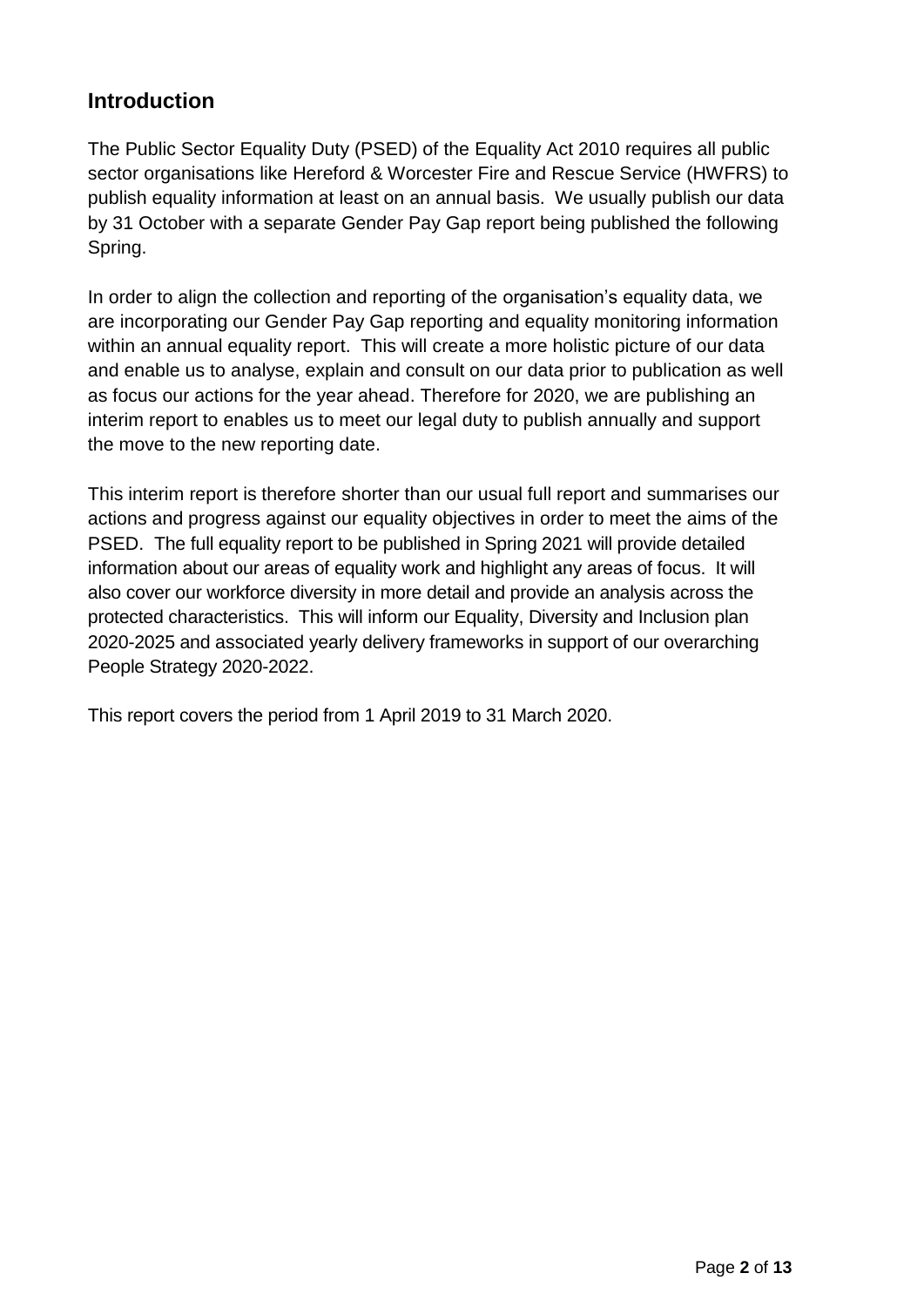## <span id="page-3-0"></span>**Our Purpose, Vision and Mission**

#### **Why we** are here

Keeping people safe from fire and other risks. Responding efficiently and effectively to incidents and emergencies.

 $\overline{\phantom{a}}$ 

 $\blacksquare$ 

 $\overline{\phantom{a}}$ 

 $\bullet$  $\sim$   $\approx$ 

ь

## **What we** want to do

**Saving More Lives: Building on our successes** to continue to make a difference, improve lives and help secure resilient communities

#### **What we** do every day

As one professional team we will work hard every day to deliver high quality, sustainable services to our communities.

#### <span id="page-3-1"></span>**Who we are**

Our core purpose, vision and mission are what drives and motivates our people to make the communities of Herefordshire and Worcestershire safer. To do this effectively we need to ensure we understand and appreciate the diversity of the communities we serve and that we have a workforce that is inclusive; where our people fully represent and understand those communities.

#### <span id="page-3-2"></span>**Our People**

Our People Strategy is a key pillar of our vision and sets out how we will support and value our workforce. An inclusive workplace can help our people to be their whole selves at work, benefiting both our people and our organisation which strengthens our ability to deliver our services effectively.

#### <span id="page-3-3"></span>**Our Commitment**

We are committed to building a culture where our people feel included, supported and treated fairly. We do not tolerate bullying, harassment, discrimination or any other negative behaviours. We welcome respectful honesty and openness; where our people feel able to offer constructive and professional challenge at all levels, without boundaries across roles and pay grades.

Our equality and diversity work is everyone's responsibility with strategic leadership provided by our Senior Management Board through our People Strategy and Annual Authority plan. Our Organisational Development and Challenge Group (ODCG) and representative bodies also support us to identify practical solutions to help fulfil our equality duties.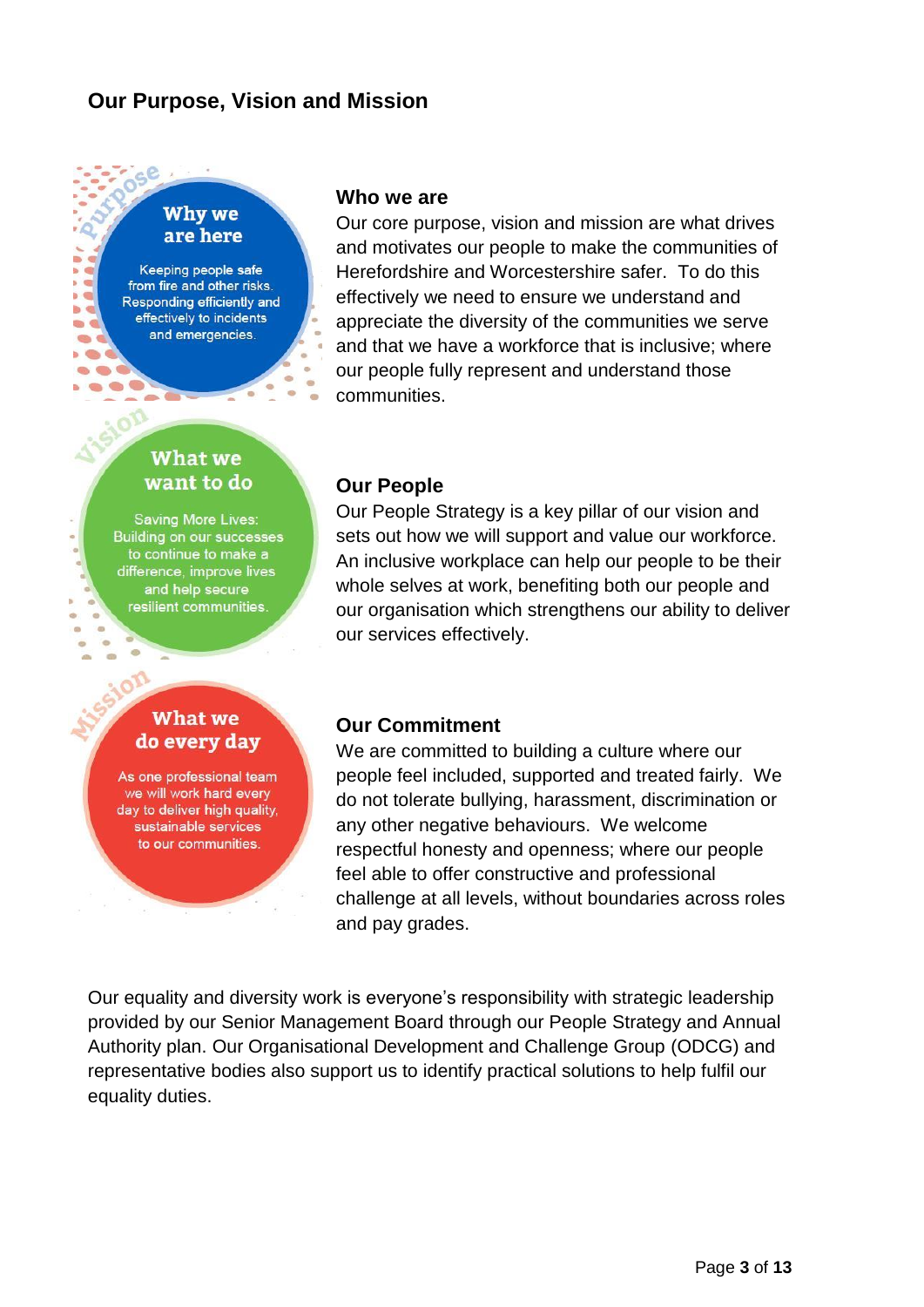## <span id="page-4-0"></span>**Our Values**

How we carry out our core purpose is set out in **Our Values**. These are the guiding principles that are most important to us about the way we work. They help us to identify the right ways of working and acting within our organisation and with the public and our partners, and they help us to make important decisions.

#### **Integrity**

We will do the right thing and show fairness and consistency in our approach, taking responsibility for the decisions we make and the actions we take.

#### **Honesty**

We will be truthful in our actions and duties to build trust amongst our colleagues and within the communities we serve.

#### **Respect**

We value the differences between individuals and create an inclusive environment which recognises everyone's experiences and opinions.

#### **Teamwork**

By working collaboratively, we can exceed the expectations and go beyond the achievements of individuals.

#### **Openness**

We will act in a way that is transparent and open to review and will welcome new or innovative ways of thinking.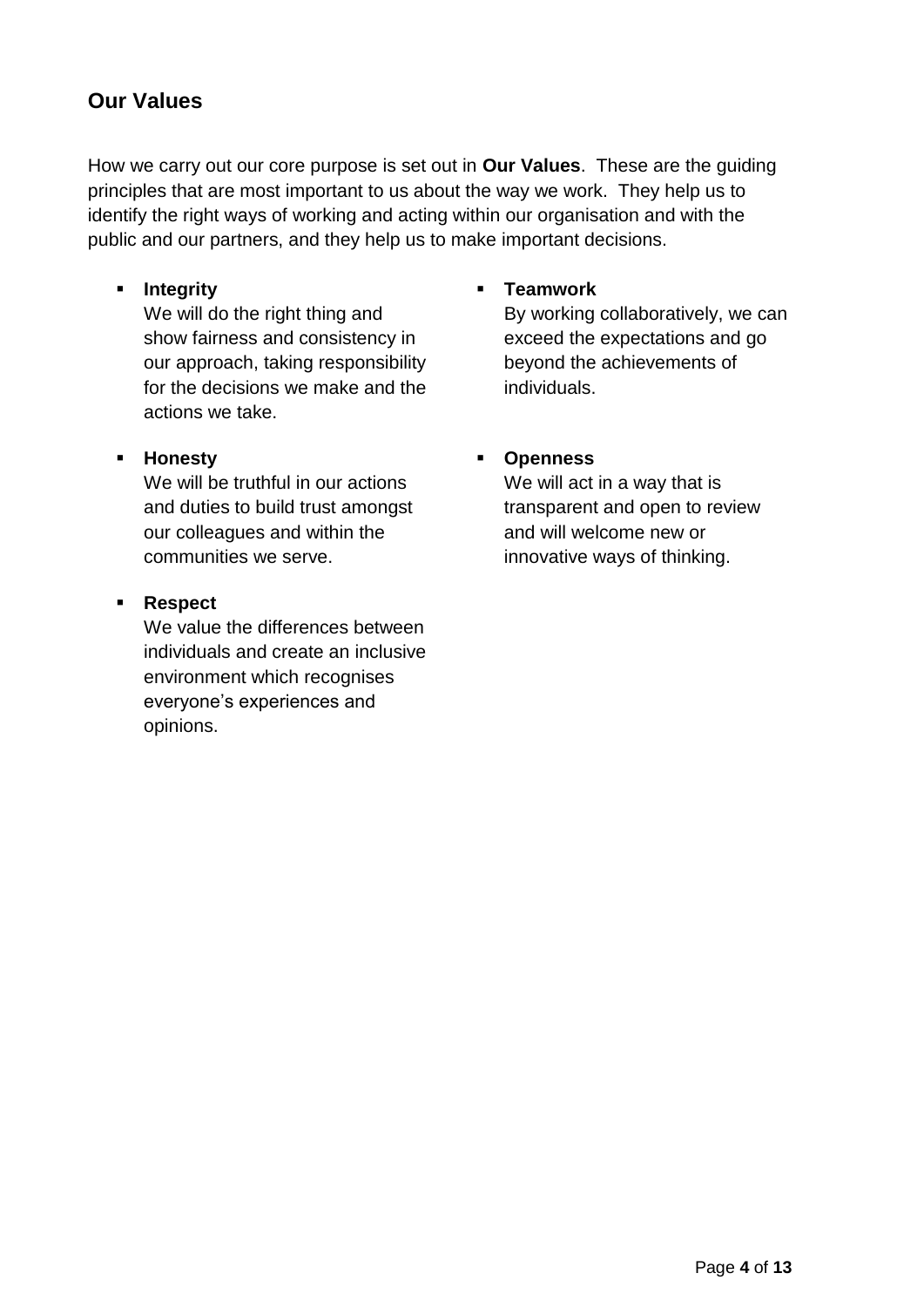# <span id="page-5-0"></span>**Our Service users**

We serve a wide range of people in our local communities within Herefordshire and Worcestershire:

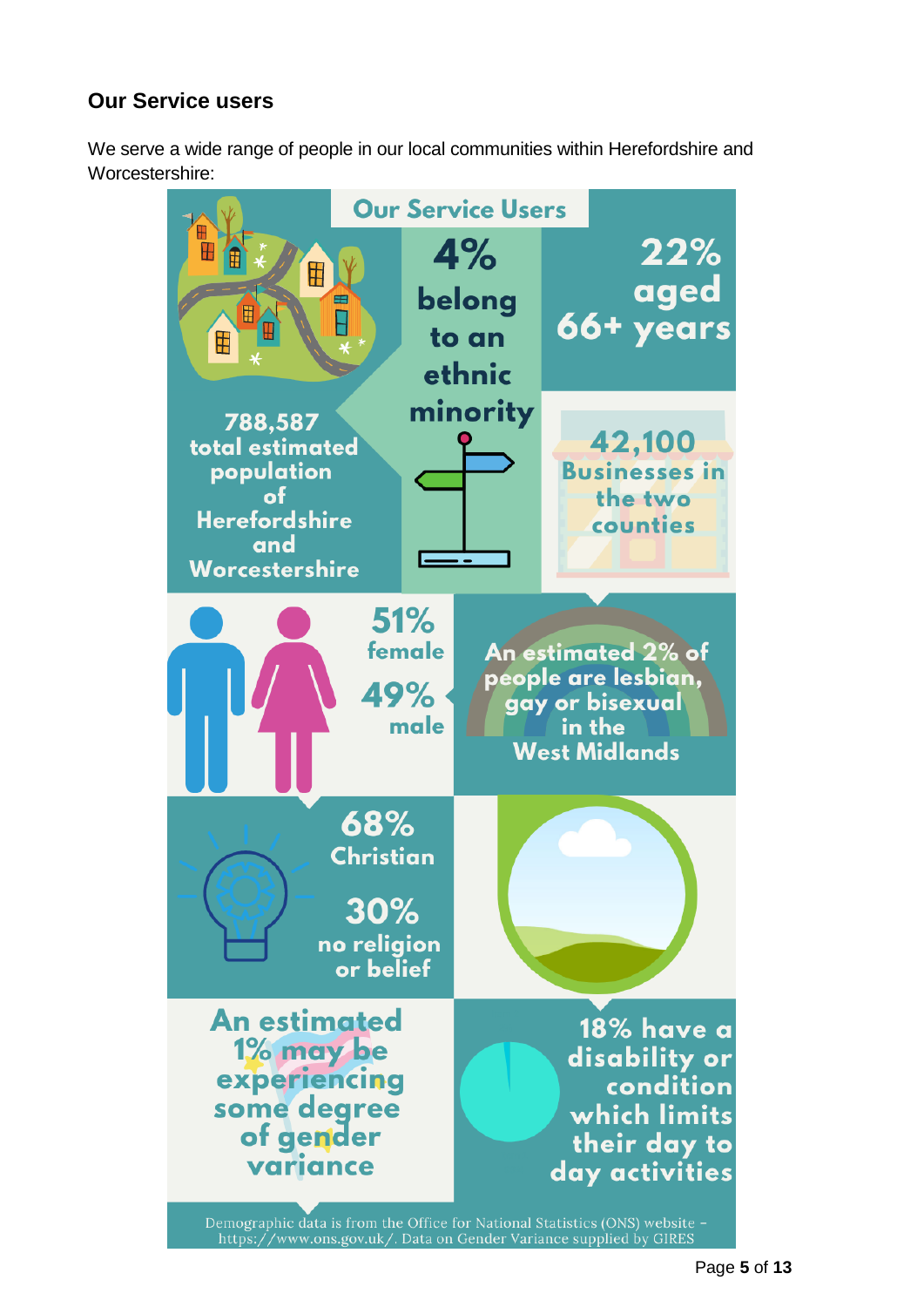## <span id="page-6-0"></span>**Our employees**

Our Service is made up of four main workforce groups (using Home Office definitions):

| Wholetime:-    | A Full-time Firefighter, regardless of rank.                                                                                                                                   |
|----------------|--------------------------------------------------------------------------------------------------------------------------------------------------------------------------------|
| On-Call:-      | A Firefighter responding when required during their "on-call"<br>hours, regardless of rank.                                                                                    |
| Fire Control:- | A Uniformed member of staff working in our Control centre to<br>answer emergency calls and deal with mobilising,<br>communications and related activities, regardless of rank. |
| Support:-      | A member of staff who is not a firefighter or in Fire Control. It<br>includes, for example, administrative roles, analytical support,<br>finance, vehicle maintenance, etc.    |

The total number of posts occupied in our Service is 748. This means that in analysing our workforce data, secondary contracts are included and this is done in order to reflect the workforce data submitted to the Home Office as part of our annual Fire Statistics return. Otherwise, the data would disregard secondary contracts which make up a portion of our establishment and also helps us to identify any potential trends in particular workforce groups.

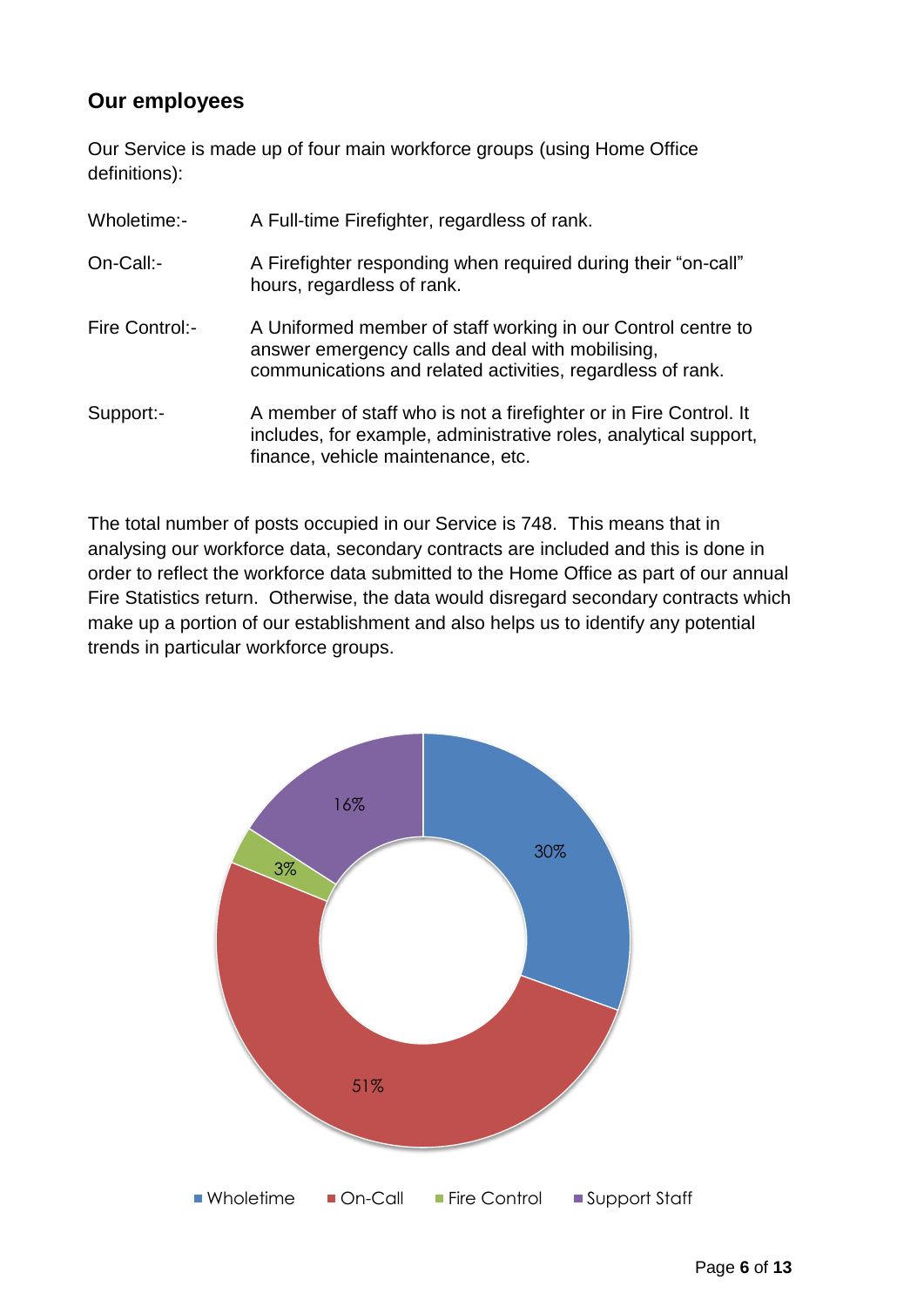The following is a snapshot that represents our total workforce as of 31 March 2020.

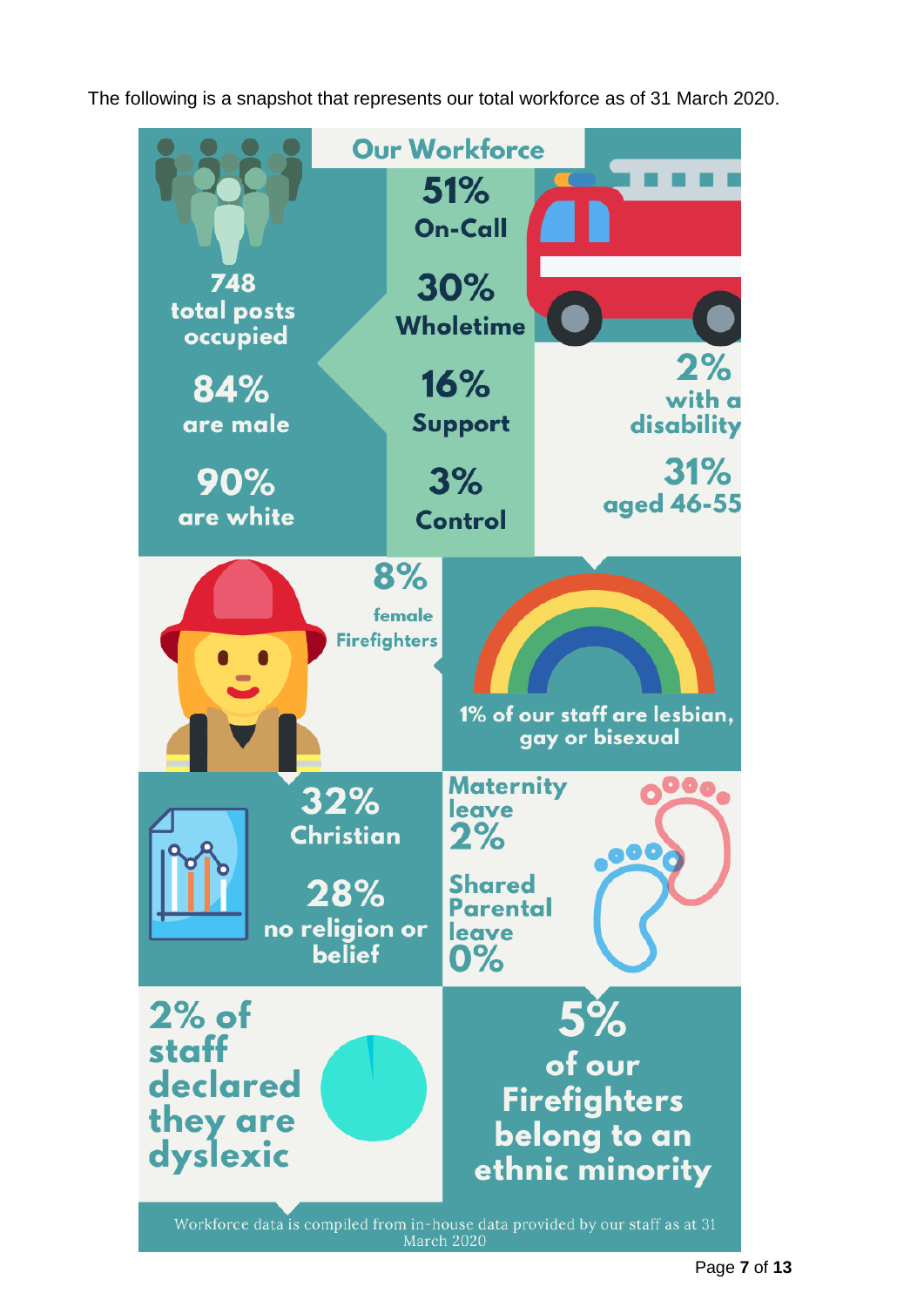# <span id="page-8-0"></span>**Our equality objectives – key highlights during 2019/20**

The PSED requires us to develop and publish equality objectives at least every four years. We plan to identify and publish new objectives in 2021. Our current objectives and progress highlights during 2019/2020 are summarised below:

### <span id="page-8-1"></span>**Leadership & Corporate Commitment**

*We will encourage a culture that supports equal treatment, opportunity, inclusion and transparency at all levels of the Authority*

 We have reviewed our **recruitment and promotion principles** to ensure fairness and transparency and to ensure opportunities are equally accessible. We are guided by a set of overarching principles including independent scrutiny provided by a cross-section of employees from across the organisation and representative bodies. The purpose of the independent scrutiny is to provide constructive challenge on any aspect of the process and provide feedback with the aim of providing efficient and effective selection processes, high



**Some of our newly-promoted Crew Commanders promoted using our new principles in April 2019**

standards of delivery and a positive candidate experience.

- The **Organisational Development and Challenge Group (ODCG)** acts as a critical friend in challenging our plans and processes in order to improve equality, diversity, consistency, transparency and outcomes. The ODCG meets quarterly and is represented by a cross section of employees at all levels. Representative bodies also attend group meetings and undertake work that assists in the implementation of the People Strategy.
- We have made good progress to fulfil our **People Strategy 2017-2020.** The People Strategy outlines our clear commitment to developing and maintaining a diverse workforce. Our commitment to equality and diversity summarises a number of targets which are key priorities. These range from embedding the principles and values of our Ethical Framework and Code of Conduct throughout the Service and undertaking positive action programmes to improve our workforce diversity.
- Our Senior Management Board invited the ODCG to consult with staff from throughout HWFRS to develop the new **Service Values**. We continue to reinforce the Values throughout the Service and in our day to day work to ensure that 'What we believe in' is demonstrated in everything we do, every day.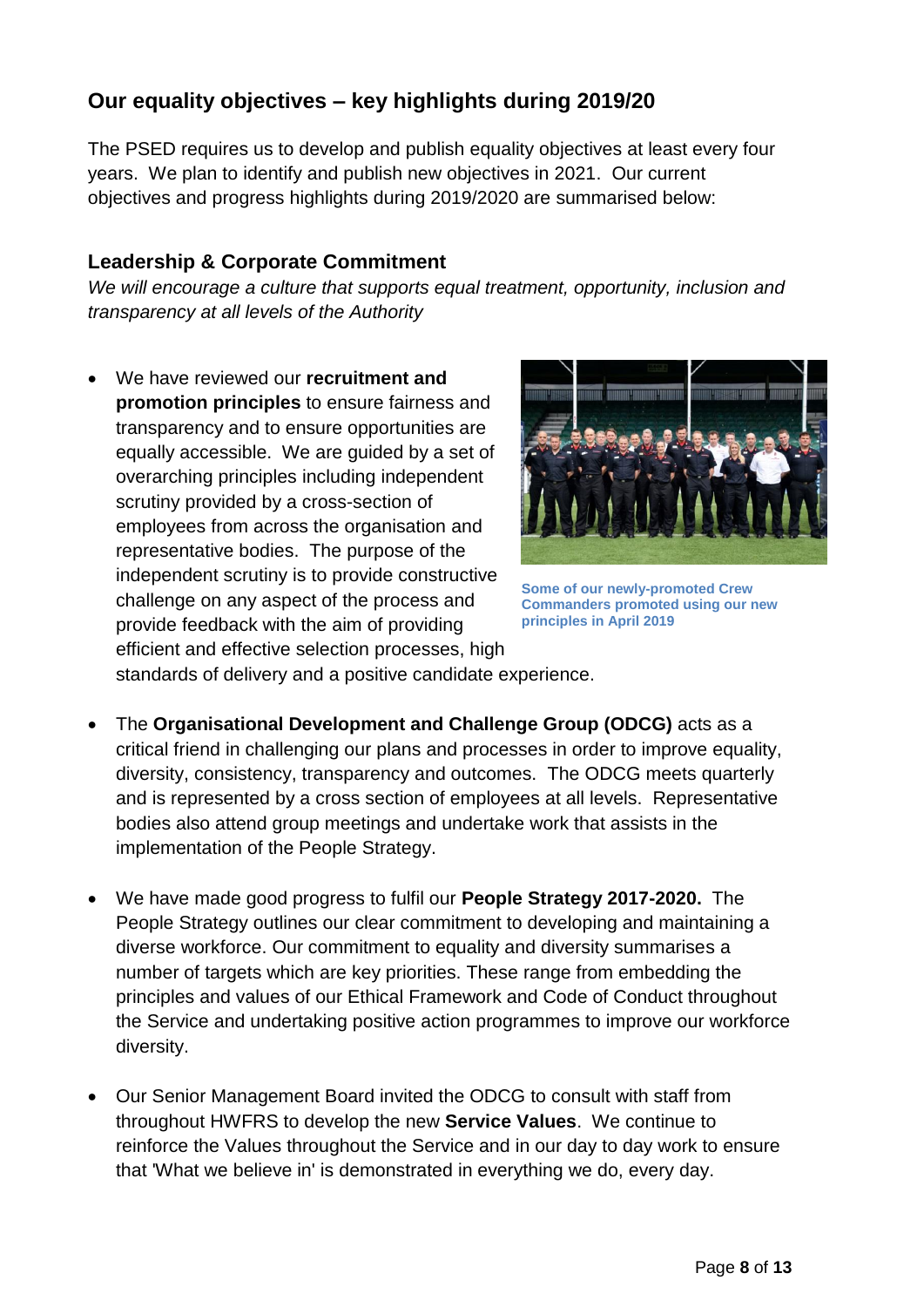## <span id="page-9-0"></span>**Service Delivery & Community Risk**

*We will make sure that our prevention, protection and response activities target the most vulnerable people and the greatest risks*

We have continued our **youth engagement** work with our Young Firefighters

Association and **educational programmes** such as "Dying to Drive". This is a free multiagency road safety scheme aimed at reducing death and serious injury amongst young road users in Herefordshire and Worcestershire. Our events involve realistic



road traffic collision reconstruction followed by powerful interactive workshops.

- Our Service continues to be involved in the **Multi-Agency Targeted Enforcement (MATE) initiative**, which brings together several agencies, sharing differing powers of entry and intelligence on premises of concern, with the ultimate joint aim of protecting vulnerable people. This is the first team of its kind and was noted by HMICFRS in their recent inspection of us, as having 'the potential to be notable practice'.
- We have enhanced our **Safe and Well Checks** to signpost other vulnerabilities to our partners; talking to residents about health and wellbeing issues that may impact on their fire risk and identify any additional advice or support needs.
- We have continued with an **Intelligence Led Audit Programme** (alongside a Risk Based Audit Programme) to identify premises through referrals from other agencies or as a result of local or national fire trends. This approach targets Business Fire Safety resources at premises that are (historically) assessed as being 'low risk' but have low levels of compliance with the Fire Safety Order. This has resulted in higher levels of enforcement action and has improved the safety of vulnerable people and groups in our communities.
- We continue to gather feedback on our **Community Risk Activities** to assess their effectiveness in targeting those most at risk within the community.

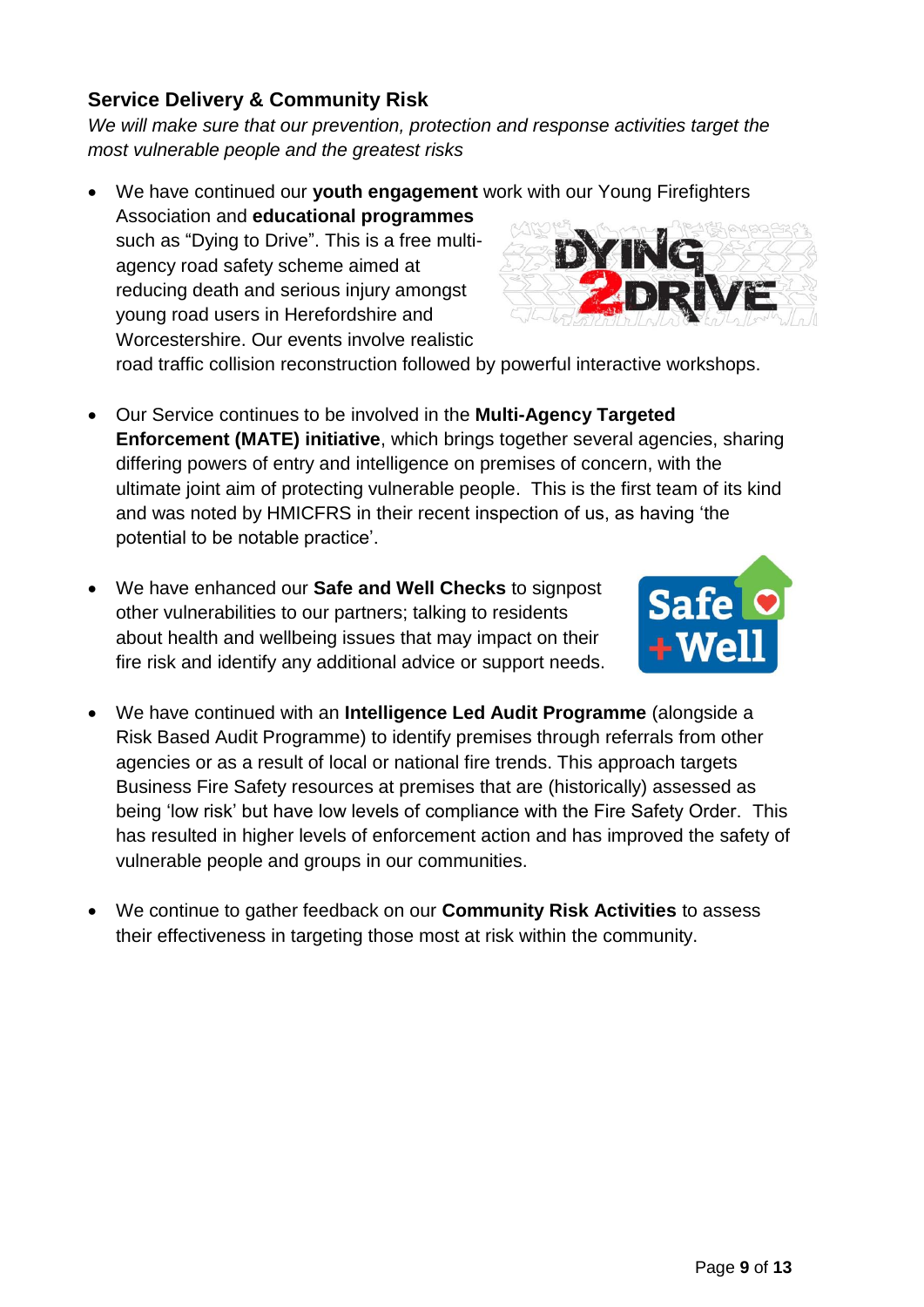#### <span id="page-10-0"></span>**People and Culture**

*To have a diverse workforce that represents our community*

- We have put together our ambitions and priorities in our **People Strategy 2020- 2022,** aligned to the core pillars of the National Fire Chiefs Council's People Strategy. We continue to have equality and diversity as a key commitment and have developed an implementation programme, overseen by relevant leaders with the Service and supported by the ODCG.
- We have re-aligned our **HR & Development team** and our new structure includes an Equality, Diversity and Inclusion Officer and Engagement and Wellbeing Officer to support our journey to improve the diversity of our workforce and embed a culture of inclusion across our Service. Both of these roles will also help us to achieve our People Strategy ambitions.
- We have continued our **Positive Action** work to increase the number of women applying for and being recruited to operational roles.
- We have supported local **Pride** events in Worcester and Malvern and used this as an opportunity to engage with our communities and promote a career with the Fire Service.
- We have encouraged our employees to form their own **staff networks** such as the Women@HWFire group.



- We have introduced an **Equality, Diversity and Inclusion (EDI) Allies** programme to support the promotion of inclusion for all in our workplace and continue to raise staff awareness of equality issues.
- We have maintained our corporate membership to the **Asian Fire Services Association (AFSA)** who are a significant player in the field of diversity and equality both in terms of workforce and service delivery. We continue to build relationships with and learn from a network of equality professionals to better serve our communities. We have continued to attend their national conferences, development days and regional events and share learning with the ODCG and our senior leaders to drive change and support our equality agenda.
- We have maintained our corporate membership to **Women in the Fire Service UK** to demonstrate our commitment to support the future of women working in the fire service. We support our staff to attend national and regional events including the annual national training and development weekend – an inclusive event for all genders - which includes workshops, activities and speakers.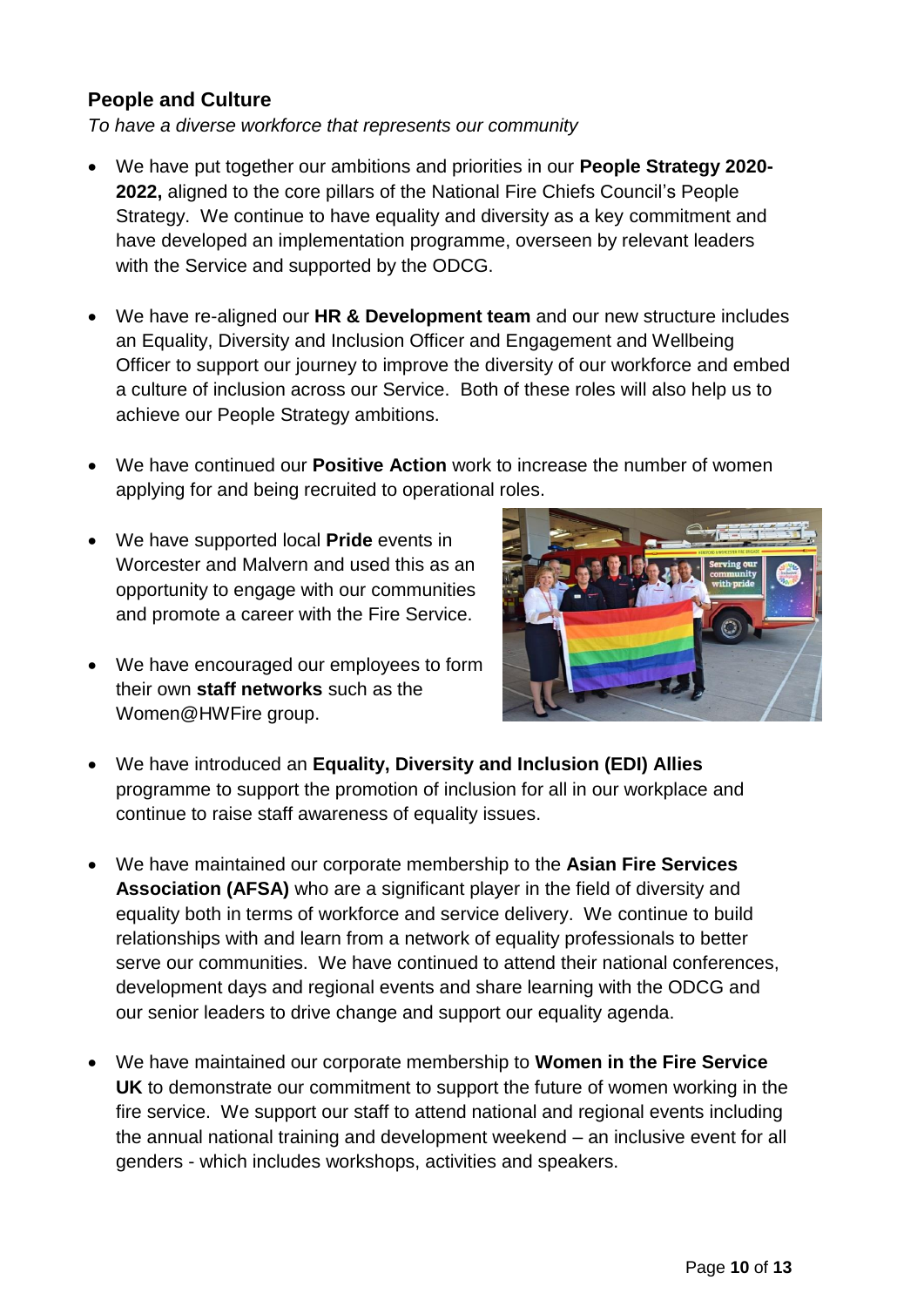# <span id="page-11-0"></span>**Conclusion**

We are encouraged that progress continues to be made to diversify our workforce and ensure everyone feels included in the workplace. We recognise there is always more to do and we continually strive to make a real difference in our communities and in our workplace.

Further information on our equality, diversity and inclusion work can be found on our website: [www.hwfire.org.uk.](http://www.whwfire.org.uk/) Our Equality, Diversity & Inclusion Officer can also be contacted at [info@hwfire.org.uk](mailto:info@hwfire.org.uk) and we welcome any feedback you may have on this report.

All published documents on our website work well with Google Translate, enabling the content to be accessed in languages other than English. If you would like a paper copy of the report or require it in an alternative format, please contact us on the details above.